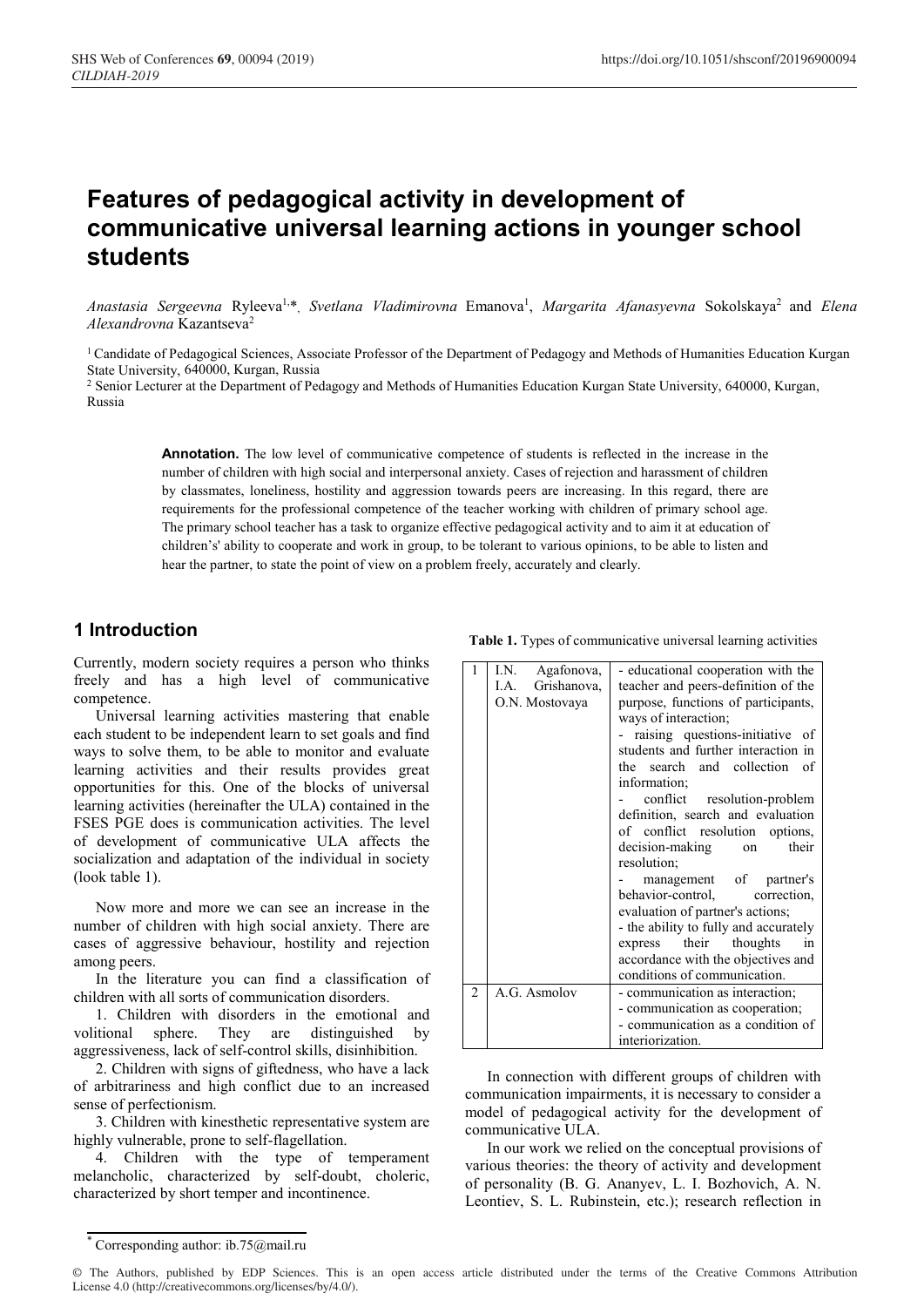educational activities of children (A. B. Vorontsov, B. V. Davydov, N. Ya. Saigushev, etc.); formation and development of universal educational activities (A. G. Asmolov, G. V. Burmenskaya, I. A. Volodarskaya, O. A. Karabanova, etc.).

The reliability of the results is provided by the reliance on modern achievements of psychological and pedagogical sciences; the choice of methods and techniques that are adequate to the subject and objectives of the study; the representativeness of the sample of surveyed primary school children; quantitative analysis of experimental data; the introduction of research results in educational practice.

Based on the provisions of the system-activity approach, taking into account the requirements of the new Federal state educational standard of primary general education, a model of pedagogical activity for the development of communicative universal educational actions in younger students and a model of formation of professional competence of primary school teachers for the development of communicative universal educational actions in younger students are developed.

The materials can be widely used in the practice of secondary schools and institutions of additional education, in the implementation of curricula and programs of primary education, as well as in the system of professional development of teachers.

In this study, an attempt is made to resolve the contradiction between the social order for the formation of a person ready to interact with other people and the lack of effective implementation of this order by teachers.

## **2 Materials and methods**

The study was conducted on the basis of the secondary educational institution of Kurgan "Secondary school  $\mathbb{N}_2$ 34". The study involved students of the 1 "a" class in the amount of 28 people, 12 of them girls and 16 boys.

The present study was conducted in three stages:

1. Search and preparatory stage consisted in an analysis of the literature on the research topic, the definition of goals, objectives, research hypothesis carried out, the selection of diagnostic methods taking into account age characteristics.

2. The main stage included conducting a diagnostic study, conducting an ascertaining experiment and developing a model of psychological and educational activities for the development of communicative ULA among younger schoolchildren.

3. Control - summarizing included the analysis and synthesis of the results of the study.

We used the following methods for diagnostics:

1. "Left and right sides" (Piaget technique).

Objective: to identify the level of formation of actions aimed at taking into account the position of the interlocutor.

2. "Mittens" (methodology G. A. Tsukerman).

Objective: to identify the level of formation of actions to harmonize efforts in the process of organizing and implementing cooperation (cooperation).

3. "Dictation Pattern" (G.A. Tsukerman technique).

Purpose: to identify the ability to highlighting and displaying in speech the essential guidelines of the action, as well as transmit (communicate) them to their partner, the planning and regulatory function of speech.

Below are the results of the initial level of development of communicative ULA in the surveyed first graders. The high level is 17%, the average level is 50%, the low level is 33%.

In connection with the results obtained, it can be concluded that the need for purposeful work on the development of communicative ULA is necessary. For this purpose, we have developed a model of pedagogical activity for the development of communicative ULA in children of primary school age (table 2).In this regard, there are new requirements for the professional competence of teachers who carry out pedagogical activities in the conditions of the requirements of the Federal State Educational Standards of PGE for the development of communicative ULA among younger students. Below is a model of the formation of professional competence of a teacher in the development of communicative ULA among younger students (see table 3)

## **3 Discussion, results and conclusions**

After the implementation of the model of pedagogical activity on the formation of communicative ECD in younger schoolchildren, we carried out a re-diagnosis in order to identify the effectiveness of the work done.

**Table 4.** Results of the comparison of the input and intermediate diagnostics on the formation of communicative universal educational actions of class 1 "a"

|             |       | Student percentage |              |  |  |
|-------------|-------|--------------------|--------------|--|--|
| Method      | Level | Input              | Intermediate |  |  |
| name        |       | diagnostics        | diagnosis    |  |  |
| Left<br>and | Tall  | 22%                | 33%          |  |  |
| right side  | Avera | 50%                | 56%          |  |  |
|             | ge    |                    |              |  |  |
|             | Low   | 28%                | 11%          |  |  |
| Mittens     | Tall  | 22%                | 33%          |  |  |
|             | Avera | 56%                | 67%          |  |  |
|             | ge    |                    |              |  |  |
|             | Low   | 22%                |              |  |  |
| Dictation   | Tall  | 11%                | 39%          |  |  |
| pattern     | Avera | 56%                | 39%          |  |  |
|             | ge    |                    |              |  |  |
|             | Low   | 33%                | 22%          |  |  |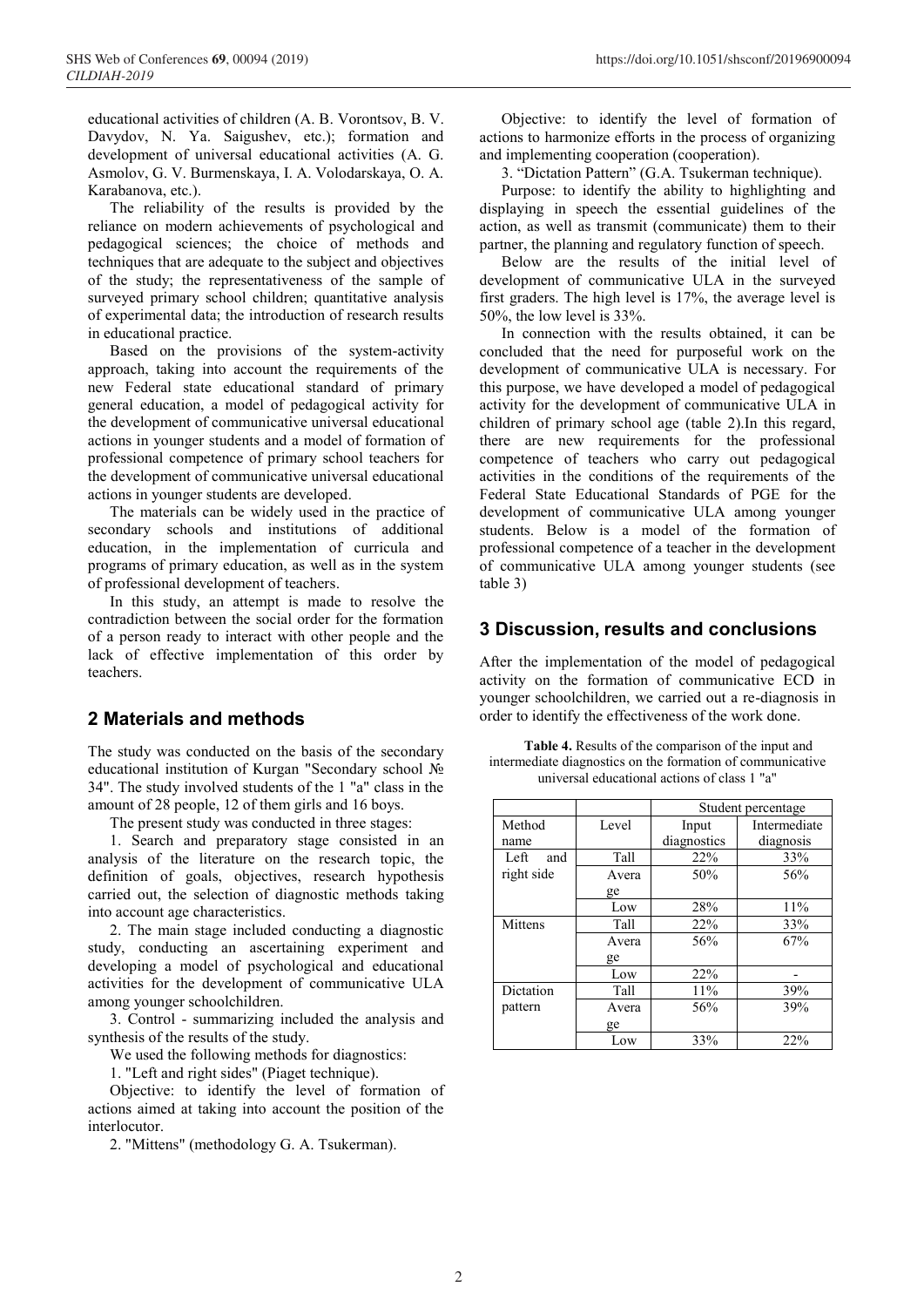| <b>Purpose:</b> development of social competence, ability to cooperate and build constructive interaction |                                                                                                                                                             |                                                                          |                                                    |  |  |  |  |  |
|-----------------------------------------------------------------------------------------------------------|-------------------------------------------------------------------------------------------------------------------------------------------------------------|--------------------------------------------------------------------------|----------------------------------------------------|--|--|--|--|--|
| Substantive process component                                                                             |                                                                                                                                                             |                                                                          |                                                    |  |  |  |  |  |
| Levels: basic. variable                                                                                   |                                                                                                                                                             |                                                                          |                                                    |  |  |  |  |  |
| Levels of manifestation of<br>communicative ULA                                                           | tall                                                                                                                                                        | average                                                                  | low                                                |  |  |  |  |  |
| Joint-separate with the<br>The nature of the<br>dynamics of roles<br>interaction                          |                                                                                                                                                             | Joint                                                                    | Reproductive                                       |  |  |  |  |  |
| Mechanisms<br>Attraction                                                                                  |                                                                                                                                                             | Identification                                                           | Stereotyping                                       |  |  |  |  |  |
| Methods                                                                                                   | Problematic                                                                                                                                                 | Partial search                                                           | Explanatory illustrative                           |  |  |  |  |  |
| Forms                                                                                                     | Role-playing game<br><b>Blitz</b> tournament<br>Opinion exchange                                                                                            | Heuristic conversation<br>Commented reading                              | <b>Story</b><br>Exercise on the model              |  |  |  |  |  |
|                                                                                                           |                                                                                                                                                             | <b>Evaluation component</b>                                              |                                                    |  |  |  |  |  |
|                                                                                                           |                                                                                                                                                             | Success criteria                                                         |                                                    |  |  |  |  |  |
| understanding the<br>possibility of different<br>positions and points of<br>view                          | the ability of children to<br>negotiate, come to a common<br>decision, the ability to<br>convince.<br>argue                                                 | emotional attitude to joint activities:<br>positive, neutral or negative | ability to make statements clear to the<br>partner |  |  |  |  |  |
| <b>Pedagogical conditions</b>                                                                             |                                                                                                                                                             |                                                                          |                                                    |  |  |  |  |  |
| Objective<br>Subjective                                                                                   |                                                                                                                                                             | <b>Resource provision</b>                                                |                                                    |  |  |  |  |  |
| positive motivation                                                                                       | activation of children for<br>self-determination and self-<br>actualization within the<br>framework of the system-<br>activity and meta-subject<br>approach | Regulatory<br>staffing<br>logistical                                     |                                                    |  |  |  |  |  |
| <b>Effective component</b>                                                                                |                                                                                                                                                             |                                                                          |                                                    |  |  |  |  |  |
| Communication skills                                                                                      | Communicative actions                                                                                                                                       |                                                                          | Communication skills                               |  |  |  |  |  |

#### **Table 2.** Model of educational activities for the development of communicative universal learning activities

**Table 3.** Model of the formation of professional competence in the development of communicative ULA among younger students

|                                                                                                                                                                                                                    | Goal setting component                                                        |                                                            |                                                       |                                                   |  |                    |  |  |  |
|--------------------------------------------------------------------------------------------------------------------------------------------------------------------------------------------------------------------|-------------------------------------------------------------------------------|------------------------------------------------------------|-------------------------------------------------------|---------------------------------------------------|--|--------------------|--|--|--|
| Purpose: formation of a high level of professional competence of teachers, ensuring successful pedagogical activity in the<br>implementation of the requirements of the Federal State Educational Standards of PGE |                                                                               |                                                            |                                                       |                                                   |  |                    |  |  |  |
|                                                                                                                                                                                                                    |                                                                               |                                                            |                                                       |                                                   |  |                    |  |  |  |
|                                                                                                                                                                                                                    |                                                                               |                                                            |                                                       | <b>Resource Support Component</b>                 |  |                    |  |  |  |
|                                                                                                                                                                                                                    | 1 Conditions to ensure the implementation of the requirements of the FSES PGE |                                                            |                                                       |                                                   |  |                    |  |  |  |
|                                                                                                                                                                                                                    | (internal resources)                                                          |                                                            |                                                       |                                                   |  |                    |  |  |  |
| Regulatory<br>support                                                                                                                                                                                              | Methodic<br>al<br>support                                                     | Staffing                                                   | Organizational support                                |                                                   |  | Logistical support |  |  |  |
| 2 Conditions for networking of the TOE<br>(external resources)                                                                                                                                                     |                                                                               |                                                            |                                                       |                                                   |  |                    |  |  |  |
| Online<br>community of<br>educators                                                                                                                                                                                |                                                                               | Municipal, regional, regional,<br>federal innovation sites | Creative groups of<br>teachers                        | Methodical associations of<br>pedagogical workers |  | Distance courses   |  |  |  |
|                                                                                                                                                                                                                    |                                                                               |                                                            | The substantive and procedural component of the model |                                                   |  |                    |  |  |  |
|                                                                                                                                                                                                                    |                                                                               | Principles of formation of professional                    |                                                       |                                                   |  |                    |  |  |  |
|                                                                                                                                                                                                                    | Competence of teachers:                                                       |                                                            |                                                       | Technologies of system-activity approach          |  |                    |  |  |  |
|                                                                                                                                                                                                                    | -the principle of openness;<br>- the principle of flexibility;                |                                                            | Reflexive-creative<br>mechanism for the               |                                                   |  |                    |  |  |  |
|                                                                                                                                                                                                                    |                                                                               |                                                            | implementation                                        |                                                   |  |                    |  |  |  |
| -the principle of integration;<br>- the principle of continuity;                                                                                                                                                   |                                                                               |                                                            | of the model                                          |                                                   |  |                    |  |  |  |
| - principle of dialogue;                                                                                                                                                                                           |                                                                               |                                                            |                                                       |                                                   |  |                    |  |  |  |
|                                                                                                                                                                                                                    | - principle of cooperation.                                                   |                                                            |                                                       |                                                   |  |                    |  |  |  |
| Criterion-estimated component of the model                                                                                                                                                                         |                                                                               |                                                            |                                                       |                                                   |  |                    |  |  |  |
| momentum of<br>innovation<br>reflexivity<br>change                                                                                                                                                                 |                                                                               | availability achievement<br>motivation                     | creative tension indicator                            |                                                   |  |                    |  |  |  |
| <b>Effective component of the model</b>                                                                                                                                                                            |                                                                               |                                                            |                                                       |                                                   |  |                    |  |  |  |
| Successful implementation of the requirements of the Federal State Educational Standards of the National Educational Establishment                                                                                 |                                                                               |                                                            |                                                       |                                                   |  |                    |  |  |  |
| for the development of communicative ULA among younger students                                                                                                                                                    |                                                                               |                                                            |                                                       |                                                   |  |                    |  |  |  |